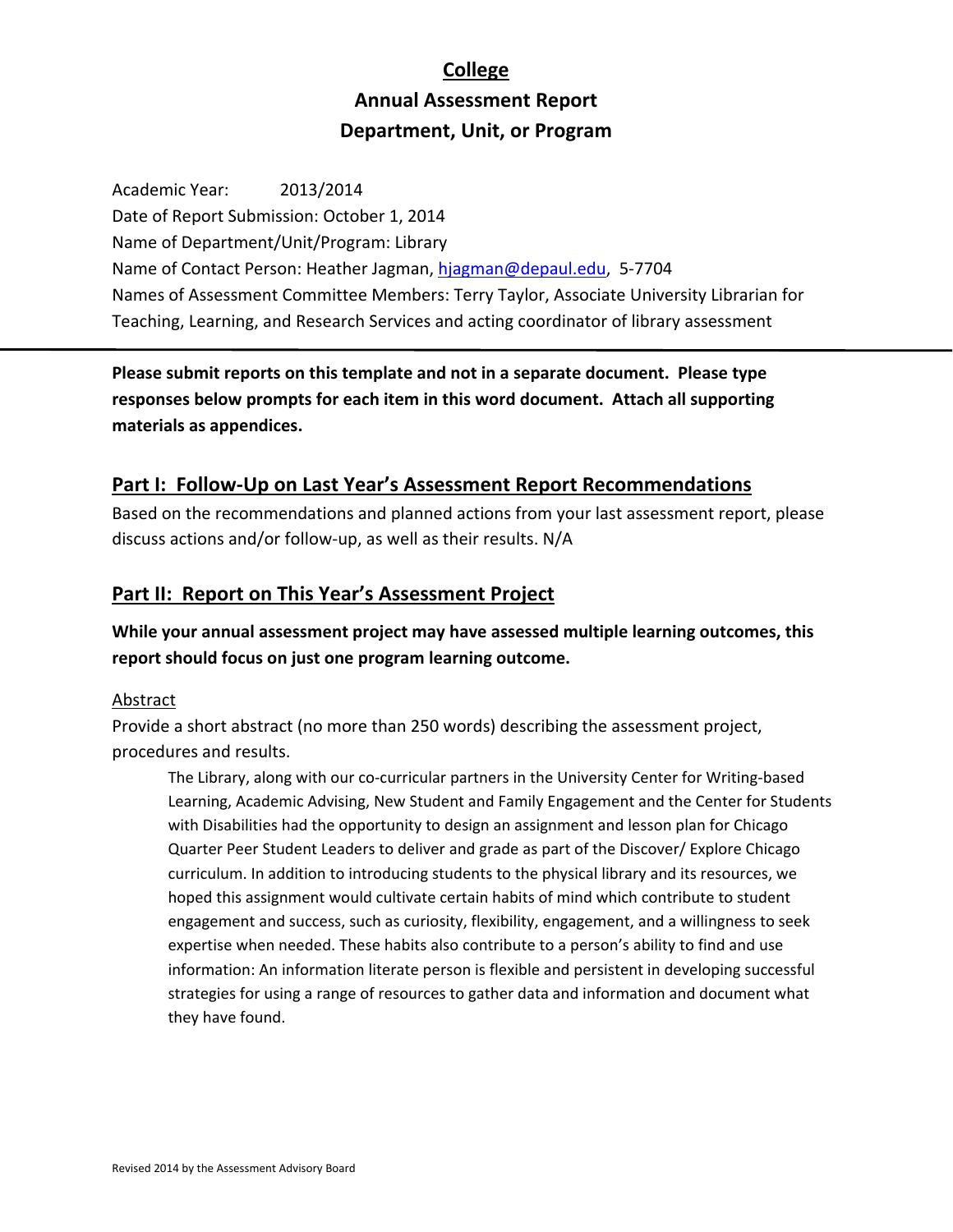After examining 97 reflective essays with a rubric, we noted that the independent learning activity we designed appears to be an effective intervention in providing an orientation to the library in particular and "academic life" in general. 64 students demonstrated evidence of an initial struggle or some difficulty in using available library resources. After this activity, most students have a better understanding of how to utilize our library resources. Students also reported an affective change towards library use, e.g. from anxiety to pride, and were able to articulate multiple ways that the library contributes to their academic success.

## Learning Outcome Assessed

Which one of your program learning outcomes did you assess? *GATHER AND ORGANIZE: Students will be flexible and persistent in developing successful strategies for using a range of resources to gather data and information and document what they have found.*

### Data Collection and Methodology

How did you collect evidence to determine whether or not this learning outcome is being achieved? Please explain:

- The way in which student work was collected or observed.
- The student groups studied.
- Please include any instruments in an appendix.

Our team collected and analyzed 97 written artifacts (reflection essays) created by students as part of a required course assignment for LSP 110 or LSP 111. This assignment (Appendix 1) is regularly distributed and assessed by student mentors leading the Common Hour portion of LSP 110/111. On completion of the assignment, mentors in randomly selected sections of LSP 110/111 distributed an information sheet designed to inform students of the project, and provided students with the option to decline to participate for any reason. Students were informed that their decision to participate or decline would not impact their grade. Students were also asked to indicate whether or not they are 18 years of age or older. Students turned in essays and signed information sheets to student mentors. Students were provided with a copy of the information sheet to keep. After initial assessment by student mentor, mentors struck all identifying information from the essays which met the inclusion criteria, and forwarded the essays and information sheets to Heather Jagman, principal investigator. (This step was supervised by staff members in the office of New Student and Family Engagement, who supervise the student mentors.) These anonymous essays were assigned a numeric code for identification purposes by the P.I. There was no way for the P.I or research team to personally identify or match students to their assignments.

How was the evidence you collected analyzed? Please explain:

• The methods you used to analyze and interpret the results.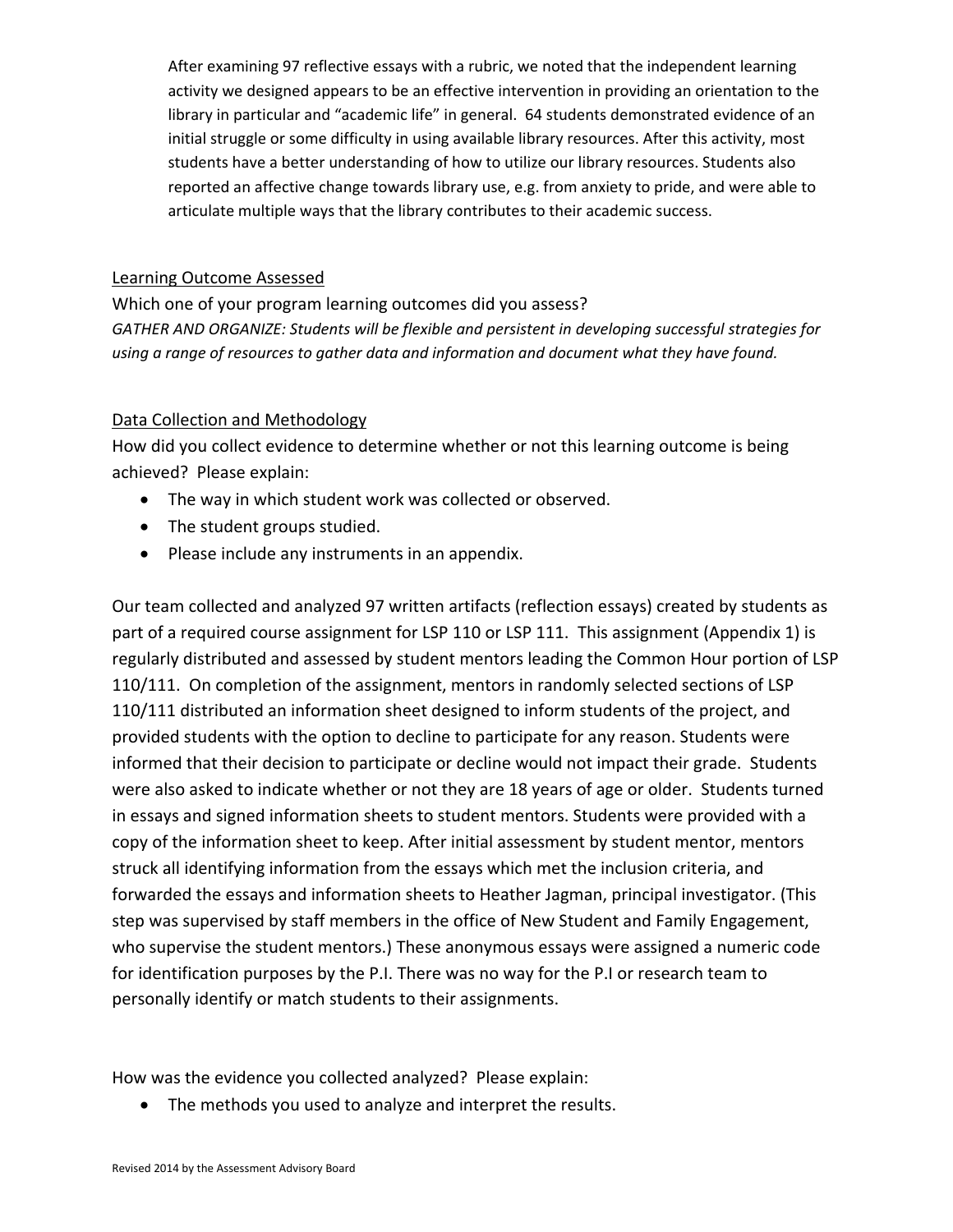- The person or group who analyzed the data.
- How "acceptable performance" was determined for this assessment project.
- Please include any scoring guides or rubrics in an appendix.

In order to determine acceptable performance, the research team developed a rubric (Appendix 2) based on the Association of College and Research Libraries (ACRL) Information Literacy Competency Standards for Higher Education and the American Association of College and Universities (AACU) Information Literacy VALUE rubric. We read seven essays together to norm and adjust our rubric. Each team member then applied the rubric to 25 additional essays, and then met with the P.I. (who read and applied the rubric to all 97 essays) in order to establish consistency.

## **Results**

*What are the results of this assessment project?*

- *Please include any tables, charts, or graphs in an appendix (Appendix 3)*
- *Please complete the following table. Report each number as a single whole number (not a decimal, range of numbers, or percentage).*

| <b>Learning Outcome</b>                                                                                                                                                                                                     | # Students Assessed | # Students with Acceptable or<br><b>Better Performance</b> |
|-----------------------------------------------------------------------------------------------------------------------------------------------------------------------------------------------------------------------------|---------------------|------------------------------------------------------------|
| <b>GATHER AND ORGANIZE:</b><br>Students will be flexible and<br>persistent in developing<br>successful strategies for using a<br>range of resources to gather<br>data and information and<br>document what they have found. | 97                  | 76                                                         |

## Interpretation of Results

Based on your analysis of the data, what evidence did you find for whether or not your unit's specific learning outcomes are being met?

More students (n=64, 65.98%) demonstrated evidence of an initial struggle or some difficulty in using available library resources, rating a 2 (20) or a 3 (44). Thirty-two students (rating a 4) did not articulate any difficulty or struggle finding material. A rating of 3 suggested to us that students were encountering something new and destabilizing, and therefore memorable, demonstrating flexibility and persistence in the search for information: "I was ecstatic, through some hard work and learning from my mistakes I was able to find the book and realize how resourceful and organized the library actually is." (Essay 95)

Students rating a 2 (n=20) did not demonstrate evidence of effectively using available library resources to find their items. In many cases, this group of students did not ask for assistance, note signage or use the library catalog (as directed by the assignment), and provided little evidence that they were aware of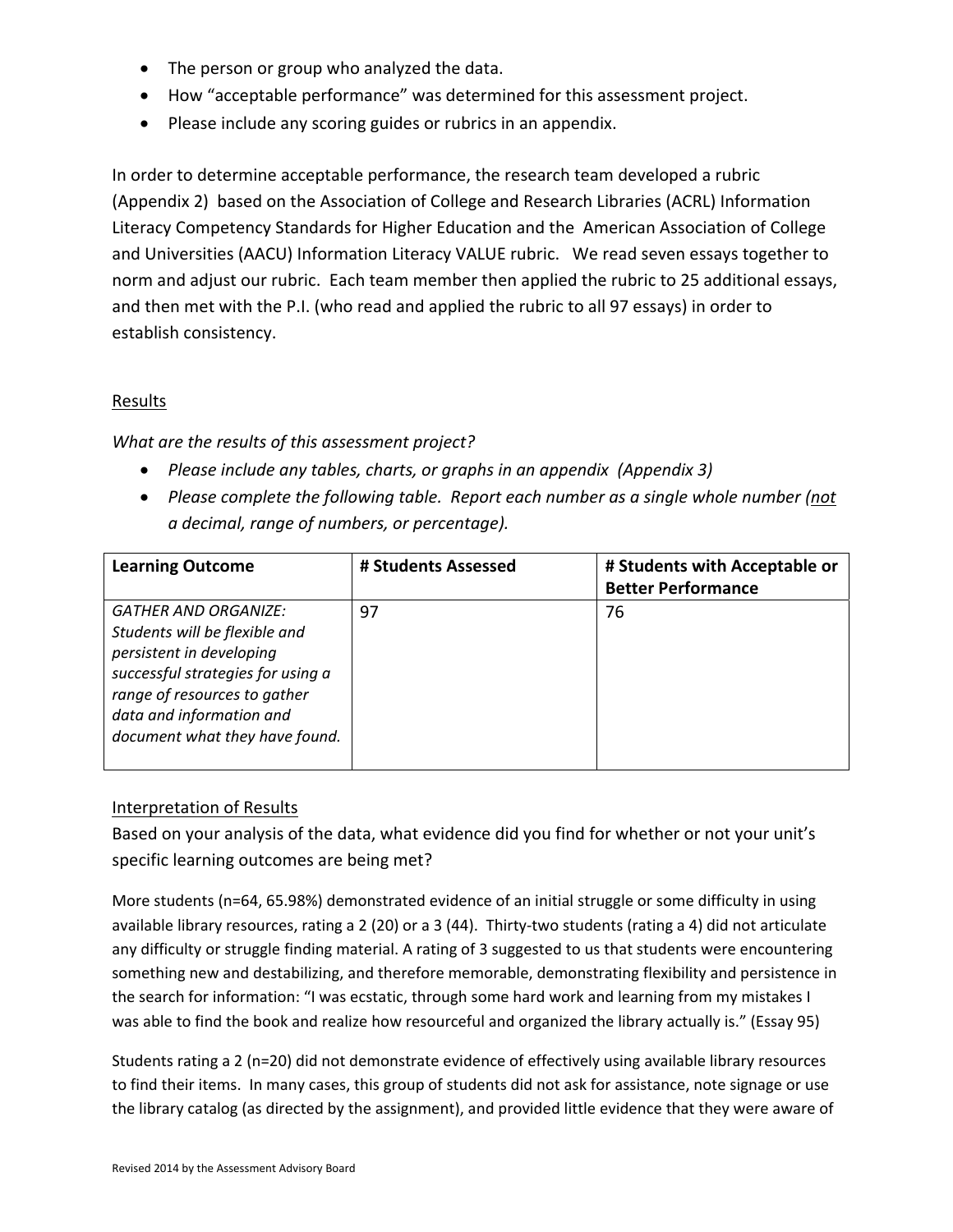how a library might be organized, or that a system might exist to help them. We hope that this assignment began to lay the groundwork for their understanding of at least one way information is organized and accessed.

Outside of the rubric, further analysis undertaken recently using the software program NVivo allowed us to see that 44 students found the assignment to be easier than they expected, and 21 noted it was more difficult than anticipated. Some students demonstrated flexibility and persistence by seeing assistance immediately, while others sought assistance only after an initial setback. For some students it was their first experience finding a book in a library without the assistance of a librarian or parent. Fourteen expressed their anxiety outright, saying, "Honestly, I was scared to go into the library because I felt like such a freshman. I had no idea of how it worked" (Essay 3)

We concluded that 76 students (with rubric values of 3 or 4) were able to demonstrate via their responses to reflection questions in their essays that they can be "*flexible and persistent in developing successful strategies for using a range of resources to gather data and information and document what they have found."*

## *Describe your program's satisfaction with the results.*

While on the surface this assignment seems to be a bit old-fashioned by focusing on locating finding physical materials in the library using the Dewey Decimal system, our intention was to see if we could begin to teach students to be persistent, curious, flexible seekers of information. Our lack of prescribed instruction in the use of our library catalog discovery tool is a deliberate departure from previous Chicago quarter assignments which provided step‐by‐step instructions of where to click on the library website. We hoped our assignment would give students a chance to stumble around and maybe fail at first in a safe environment, get over it, and be able to use the library more easily and confidently in the future.

Not only did 76 students demonstrate their success in navigating our physical spaces and systems, we believe this assignment allows students to demonstrate to themselves how they can overcome their anxiety (or overconfidence) and be successful participants in their academic success. In this way we are able to connect our library learning goals to the goals of our cocurricular partners. Heather Jagman-and Antonieta Fitzpatrick, Associate Director in New Student and Family Engagement (NSFE) will share how data from this project demonstrates and supports NSFE's learning goals via a poster session at the upcoming Student Affairs assessment symposium on October 23, 2014. Further library and co-curricular outcomes were also examined previously as part of the Association for College and Research Libraries' Assessment in Action project, completed in July 2014. For more information on that project, please see:

http://libguides.depaul.edu/ala2014aia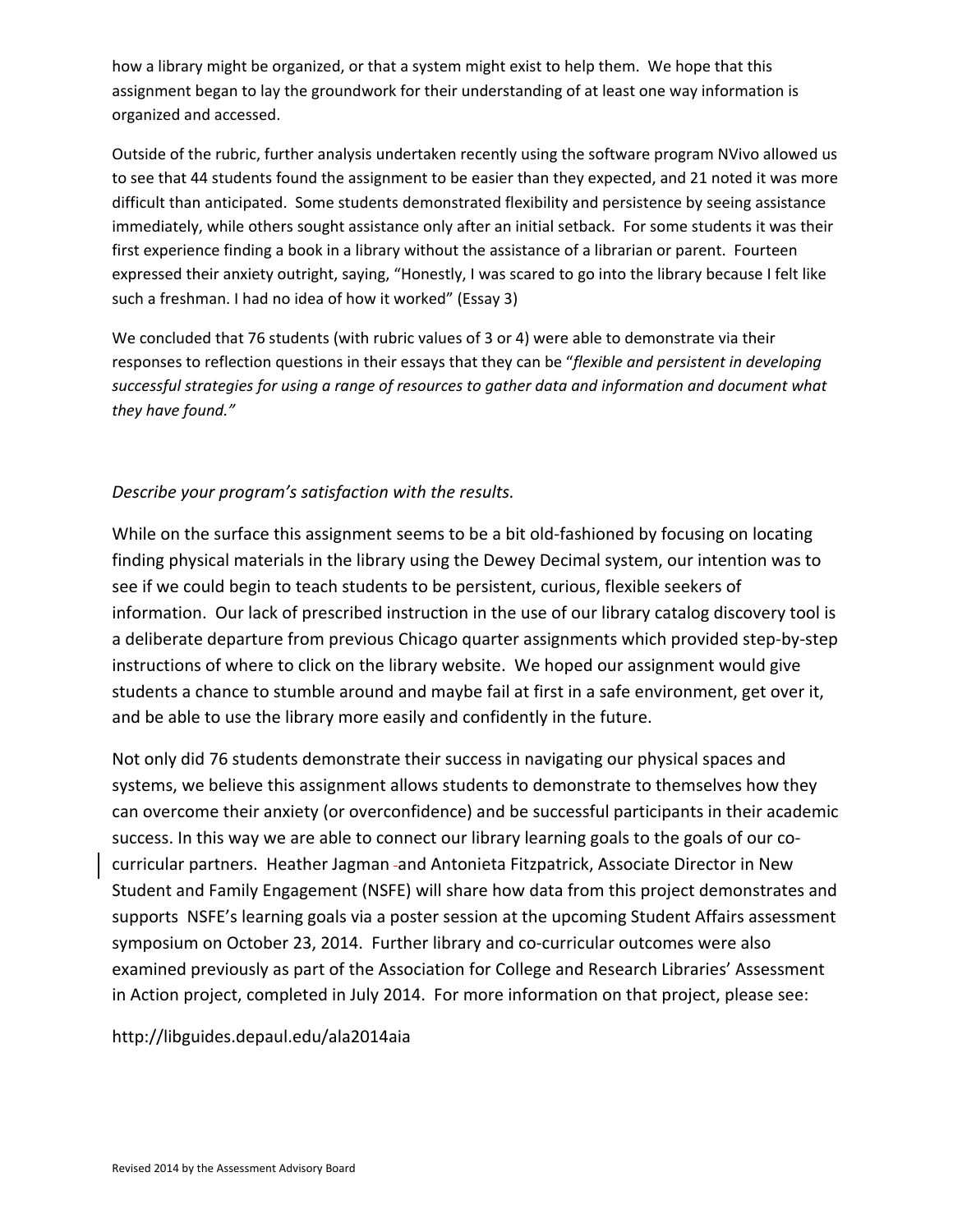## Recommendations and Plans for Action

*Based on the results of your assessment project, what recommendations do you have to improve students' achievement of this learning outcome in the future.*

We believe that the results of this project demonstrate that students enter DePaul unaware of how to find material in an academic library, and after completing this activity, most students have a better understanding of how to get started. We believe that having students begin at this seemingly basic level encourages persistence and provides important scaffolding for the development of more sophisticated information literacy skills. We would like to continue to refine this assignment, which as of this academic year is now part of the standardized curriculum for the Common Hour portion of all Chicago Quarter courses in the First Year Program.

We also believe that these results demonstrate students have a lot to gain from learning through trial and error. We can develop our library instruction practice to incorporate fewer prescriptive demonstrations of "where to click" and move towards teaching students how to problem‐solve and how to think about information. As research instruction librarians, we can do more to encourage students in higher level classes to experiment with different strategies as we model successful (and sometimes unsuccessful) searches for information during library instruction.

*Based on your recommendations for improvement, please describe your plans for implementing your recommendations. Please explain:*

- *Your expected timeline for each of these actions.*
- *Any potential barriers you see to implementing these actions.*

We will share these results and recommendations with our librarians at either an upcoming department meeting, or one of our teaching librarian in‐service workshops. In winter quarter 2015, we will begin piloting a new library instruction curriculum for WRD 104/HON 100, and integrate what we have learned into our new instruction model.

Heather Jagman will meet with co-curricular partners in January to discuss any revisions to the Chicago Quarter Academic Success Skill Common Hour and this assignment. Revisions will be completed by March 2015.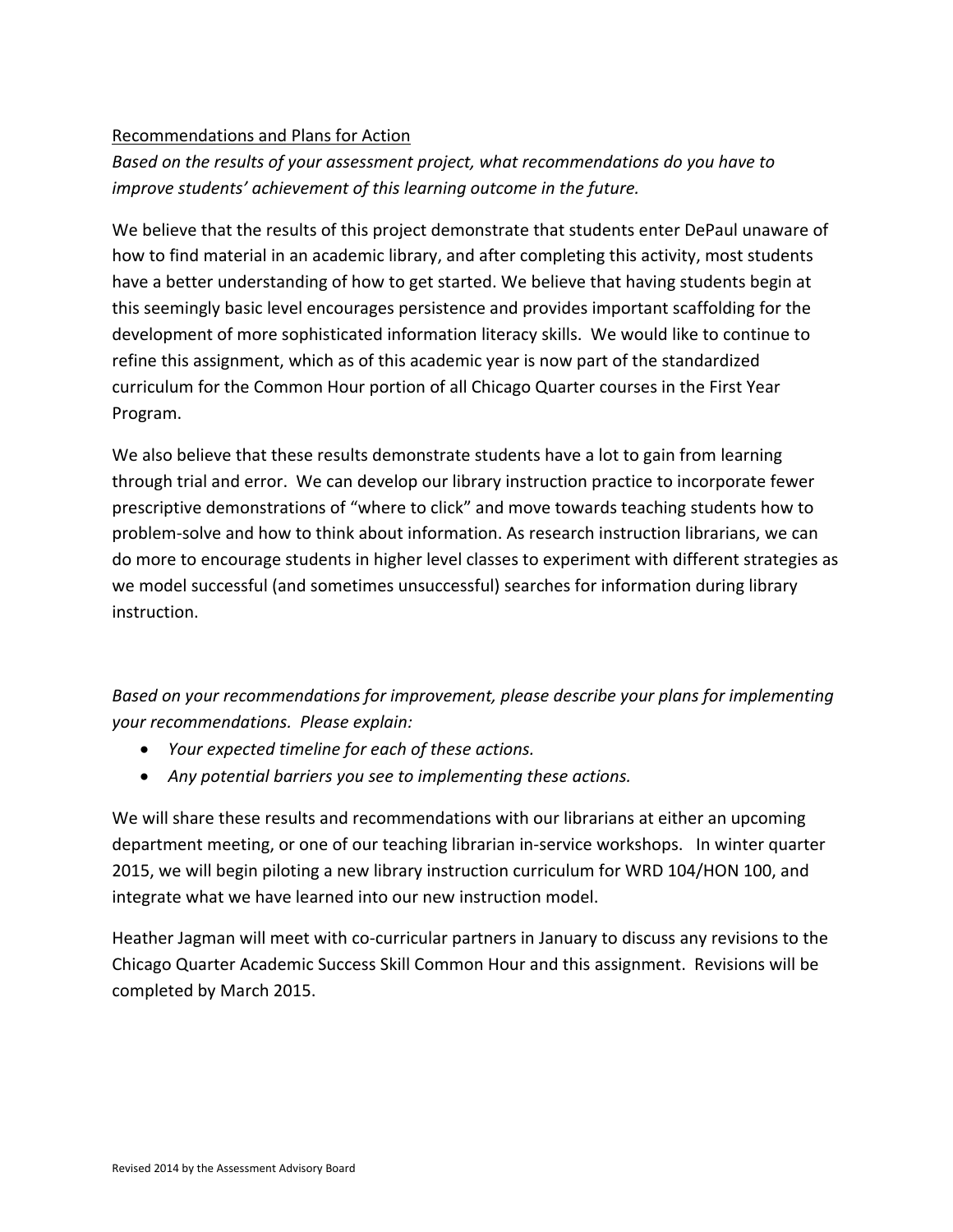#### **Be Curious!**: **Academic Success Skills Common Hour Library Assignment:**

Think of an item of interest to you that might be in DePaul's Lincoln Park or Loop campus library. This could be a book or movie you remember enjoying in the past, a book that appears in a class syllabus, or even a video game. You may want to try to find something related to a personal or academic area of interest: green energy, animation, entrepreneurship, a play, or a book of poetry. If you are still unsure, try to find a book related to the subject of your Discover or Explore Chicago class.

Go to http://library.depaul.edu/ and search the library catalog to locate the item.

Go to the campus library that has your item, find the item on the shelf, and check it out. If the item you found is not available for check-out, please find and check out a related item. (Items not available for check-out may include: books already checked out to another person, books on reserve for a class, or e-books. Ask a library staff member if you're not sure, or if you have questions about any of these steps.)

Bring the book or item and your essay that includes responses to the following reflection questions to class next week.

#### **Reflection Questions:**

Many classes will require you to reflect on the work you've done, usually in the form of a short essay. Taking the time to think about your thought process helps you to consider what you've learned and how you might put that knowledge into practice in the future. In writing your brief (one or two page) essay, please include the name of the book or item you found and brought to class. Include your responses to all of the following questions:

- Why are you interested in this item?
- Did you look for a specific item, or just any book or other material about your topic?
- Did you find it, or did you end up checking out another related item?

• Please detail the steps you took to find your item. Please be as specific as possible. Was it easier or harder to find something than you expected?

- What about this experience was new to you?
- What was familiar?
- What would you still like to know?
- Based on this activity, describe at least one way the library can support your role as an academic learner.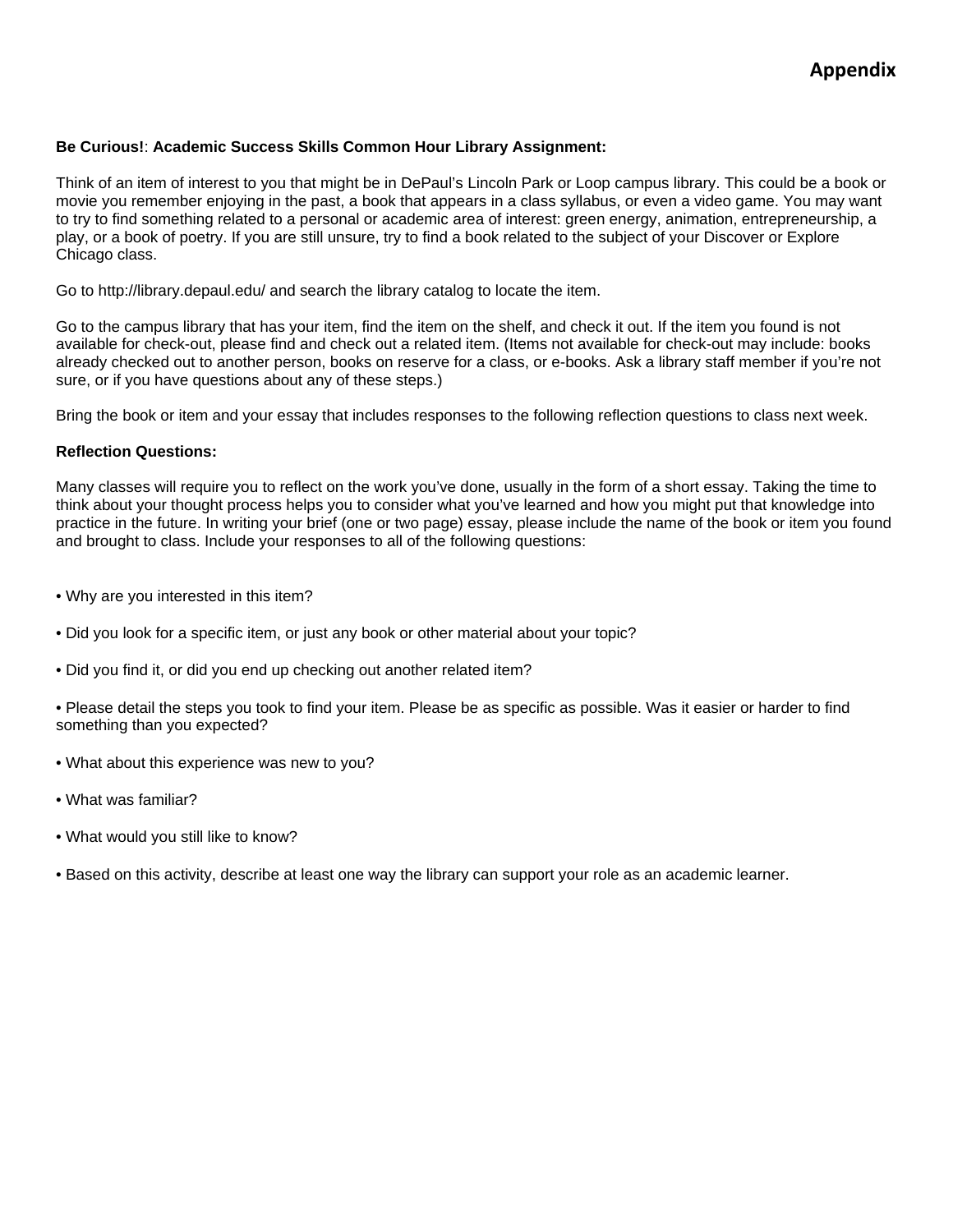## **Assignment Assessment Rubric:**

#### Learning Outcomes: Chicago Quarter Academic Success Skills Common Hour, Pre-Common Hour Univerity Library Assignment

Outcome 1 – Students will visit the DePaul University Libraries and gain familiarity with the physical attributes of the libraries.

Outcome 2 – Students will complete a successful search for material and check out at least one item.

Outcome 3 – Students will identify and articulate novel features of the academic library relative to their prior experience with libraries.

Outcome 4 – Students will articulate at least one way the library can support their success as university learners.

## Outcome One: Students will visit the DePaul University Libraries and gain familiarity with the physical attributes *of the libraries.*

| <b>Rubric Value</b> | <b>Performance Description</b>                                                                     |
|---------------------|----------------------------------------------------------------------------------------------------|
|                     | Student provides no evidence of a visit to the DePaul University Libraries and does not articulate |
|                     | any familiarity with the physical attributes of the libraries.                                     |
|                     | Student shows no evidence of a visit to DePaul University Libraries but articulates familiarity    |
|                     | with the physical or virtual attributes of the libraries (or vice versa).                          |
|                     | Student demonstrates evidence of visiting DePaul University Libraries.                             |
|                     | Student demonstrates evidence of visiting DePaul University Libraries and notes additional         |
|                     | resources and services (e.g., study space, Learning Commons, Research Desk, librarians or peer     |
|                     | tutors, MediaScape tables, etc.).                                                                  |

#### *Outcome Two: Students will complete a successful search for material and check out at least one item.*

| <b>Rubric Value</b> | <b>Performance Description</b>                                                                       |
|---------------------|------------------------------------------------------------------------------------------------------|
| 1                   | Student provides no evidence that the selected item meets the information need of the                |
|                     | assignment, and student provides no evidence of employing effective search strategies to locate      |
|                     | the item (i.e., effectively using the online library catalog or seeking services such as staff       |
|                     | assistance with search process).                                                                     |
| $\overline{2}$      | Student provides evidence of his/her ability to determine the extent of information needed and       |
|                     | provides relevant details regarding interest in the material, but does not demonstrate evidence      |
|                     | of effectively using available library resources to find item (i.e., from using the online library   |
|                     | catalog or seeking services such as staff assistance with search process). May or may not            |
|                     | provide evidence of having effectively checked out the item.                                         |
| 3                   | Student demonstrates ability to determine the extent of information needed, provides relevant        |
|                     | details regarding interest in the material, and demonstrates evidence of an initial struggle or      |
|                     | some difficulty in using available library resources to find item (i.e., through the catalog/staff). |
|                     | Student may or may not provide evidence of having effectively checked out the item,                  |
|                     | demonstrating he/she overcame the initial difficulty in performing search and/or locating the        |
|                     | item.                                                                                                |
| 4                   | Student demonstrates ability to determine the extent of information needed, provides relevant        |
|                     | details regarding interest in the material, demonstrates evidence of effectively using available     |
|                     | library resources to find item (i.e., through the catalog/staff) without struggle, and provides      |
|                     | evidence of having effectively checked out the item.                                                 |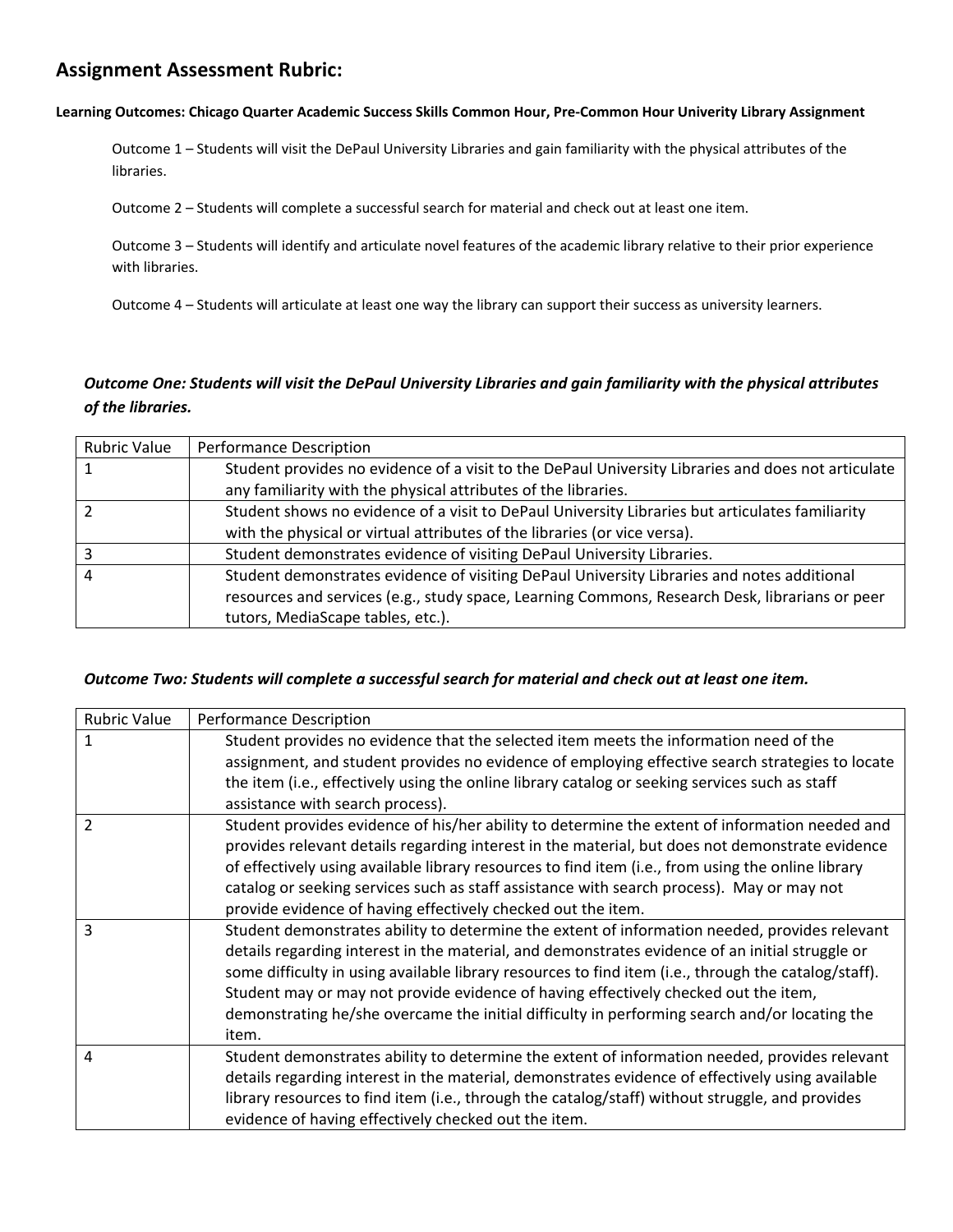Outcome Three: Students will identify and articulate novel features of the academic library relative to their prior *experience with libraries (e.g., library's physical layout and services).* 

| <b>Rubric Value</b> | <b>Performance Description</b>                                                                  |
|---------------------|-------------------------------------------------------------------------------------------------|
|                     | Student demonstrates no evidence of identifying anything unique or new regarding academic       |
|                     | libraries and demonstrates no evidence of any connection to prior library experience.           |
|                     | Student demonstrates evidence of a connection to prior library experience but does not          |
|                     | articulate or identify anything new or unique regarding academic libraries.                     |
|                     | Student is able to articulate or identify something new or unique regarding academic libraries  |
|                     | but does not compare it to prior experience (names at least one element that is novel and       |
|                     | notable, but not in the context of prior experience).                                           |
| 4                   | Student is able to identify something new or different and articulate how the DePaul University |
|                     | Libraries compare to prior library experience (names at least one element that is novel and one |
|                     | that is familiar).                                                                              |

### Outcome Four: Students will articulate at least one way the library can support their success as university learners.

| <b>Rubric Value</b> | <b>Performance Description</b>                                                                   |
|---------------------|--------------------------------------------------------------------------------------------------|
|                     | Student does not articulate any way the library can support his/her success as a university      |
|                     | learner.                                                                                         |
|                     | Student articulates a service the library provides but provides no evidence of connection to     |
|                     | his/her role as a university learner.                                                            |
| 3                   | Student articulates a service the library provides, but only in the context of this assignment,  |
|                     | demonstrating no evidence of long-term or transferable value to his/her role as a university     |
|                     | learner.                                                                                         |
| 4                   | Student articulates at least one way the library can support his/her success as a university     |
|                     | learner and provides evidence of long-term or transferable value to his/her role as a university |
|                     | learner.                                                                                         |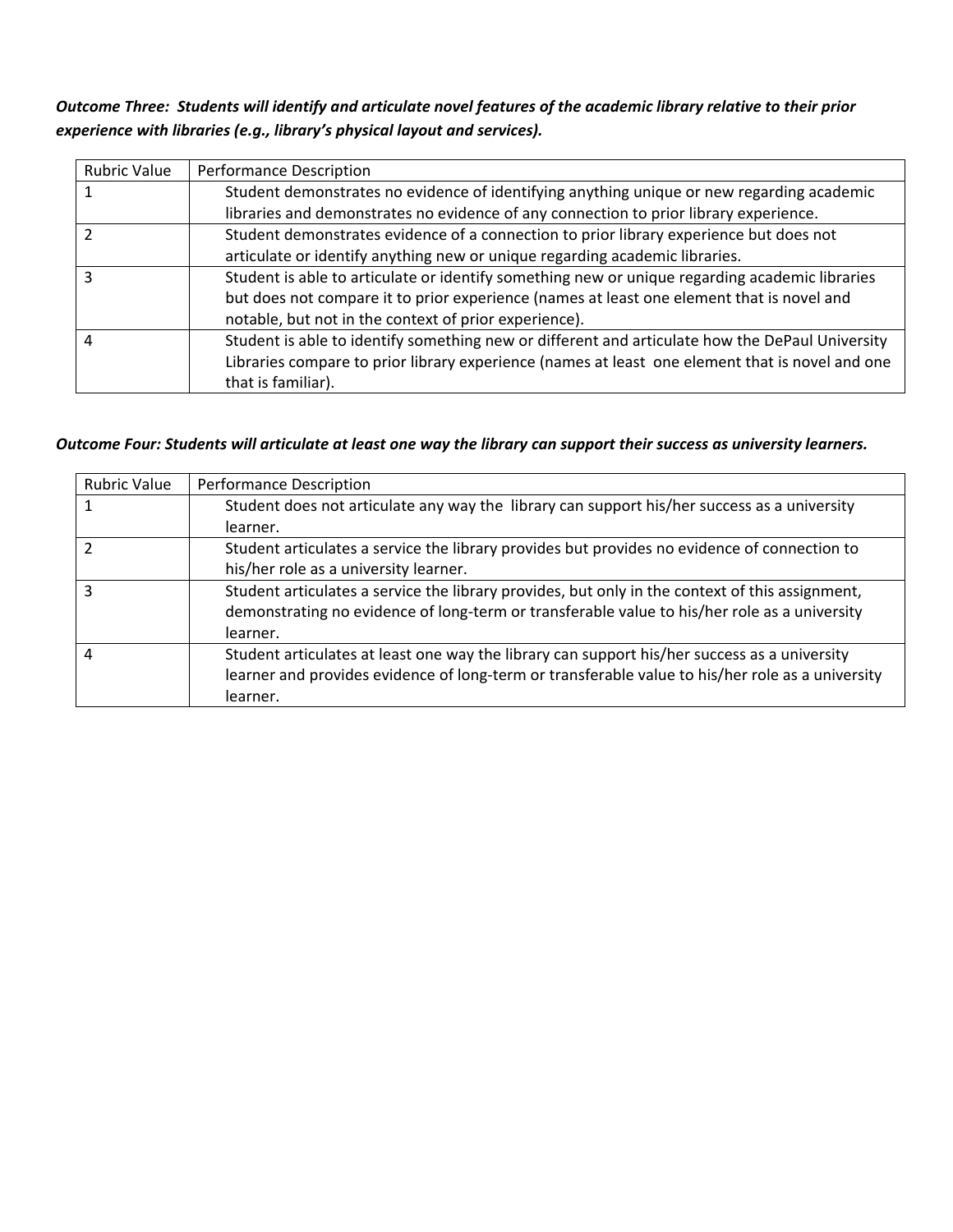## **Assessment Results:**

## Outcome 1: Students will visit the DePaul University Libraries & gain familiarity with the physical attributes of the *libraries.*

| <b>Rubric Value</b> | <b>Performance Description</b>                                                                     |
|---------------------|----------------------------------------------------------------------------------------------------|
|                     | Student provides no evidence of a visit to the DePaul University Libraries and does not articulate |
|                     | any familiarity with the physical attributes of the libraries.                                     |
|                     | Student shows no evidence of a visit to DePaul University Libraries but articulates familiarity    |
|                     | with the physical or virtual attributes of the libraries (or vice versa).                          |
|                     | Student demonstrates evidence of visiting DePaul University Libraries.                             |
|                     | Student demonstrates evidence of visiting DePaul University Libraries and notes additional         |
|                     | resources and services (e.g., study space, Learning Commons, Research Desk, librarians or peer     |
|                     | tutors, MediaScape tables, etc.).                                                                  |

### **Outcome 1 results:**



Most students (n=89 or 91.75%) demonstrated at least basic evidence of visiting a DePaul Library.

34 students provided basic evidence (rating a 3), & 55 (rating a 4) noted additional resources and services, such as study spaces, research help desk, tutoring space, librarians & group work areas.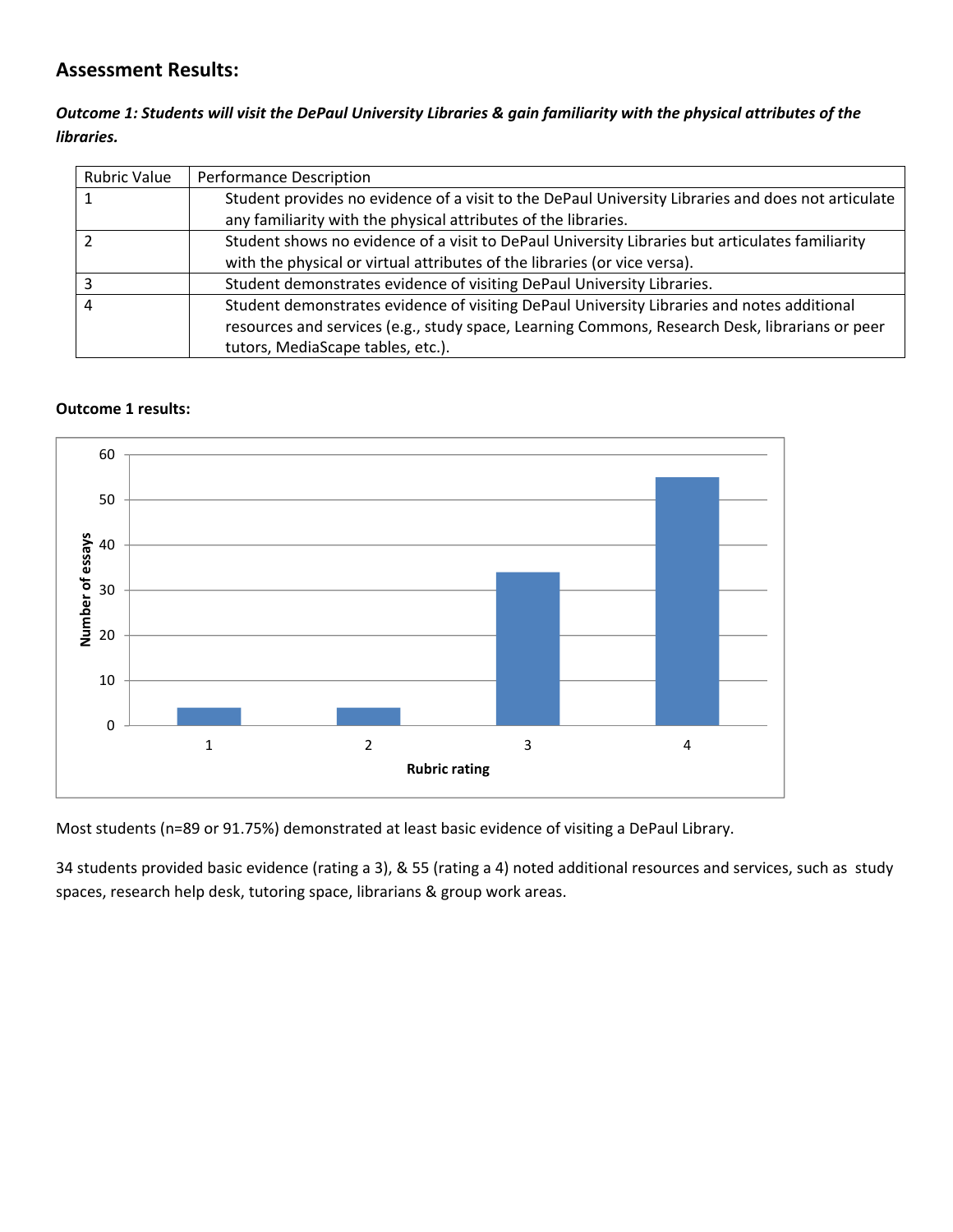#### *Outcome 2: Students will complete a successful search for material and check out at least one item.*

| <b>Rubric Value</b> | <b>Performance Description</b>                                                          |
|---------------------|-----------------------------------------------------------------------------------------|
| 1                   | Student provides no evidence that the selected item meets the information need of       |
|                     | the assignment, and student provides no evidence of employing effective search          |
|                     | strategies to locate the item (i.e., effectively using the online library catalog or    |
|                     | seeking services such as staff assistance with search process).                         |
| $\overline{2}$      | Student provides evidence of his/her ability to determine the extent of information     |
|                     | needed and provides relevant details regarding interest in the material, but does       |
|                     | not demonstrate evidence of effectively using available library resources to find       |
|                     | item (i.e., from using the online library catalog or seeking services such as staff     |
|                     | assistance with search process). May or may not provide evidence of having              |
|                     | effectively checked out the item.                                                       |
| 3                   | Student demonstrates ability to determine the extent of information needed,             |
|                     | provides relevant details regarding interest in the material, and demonstrates          |
|                     | evidence of an initial struggle or some difficulty in using available library resources |
|                     | to find item (i.e., through the catalog/staff). Student may or may not provide          |
|                     | evidence of having effectively checked out the item, demonstrating he/she               |
|                     | overcame the initial difficulty in performing search and/or locating the item.          |
| 4                   | Student demonstrates ability to determine the extent of information needed,             |
|                     | provides relevant details regarding interest in the material, demonstrates evidence     |
|                     | of effectively using available library resources to find item (i.e., through the        |
|                     | catalog/staff) without struggle, and provides evidence of having effectively checked    |
|                     | out the item.                                                                           |

#### **Outcome 2 Results:**



More students (n=64, 65.98%) demonstrated evidence of an initial struggle or some difficulty in using available library resources, rating a 2 (20) or a 3 (44). 32 students (rating a 4) did not articulate and difficulty or struggle finding material. A rating of 3 suggested to us that students were encountering something new and destabilizing, and therefore memorable: "I was ecstatic, through some hard work and learning from my mistakes I was able to find the book and realize how resourceful and organized the library actually is." (Essay 95)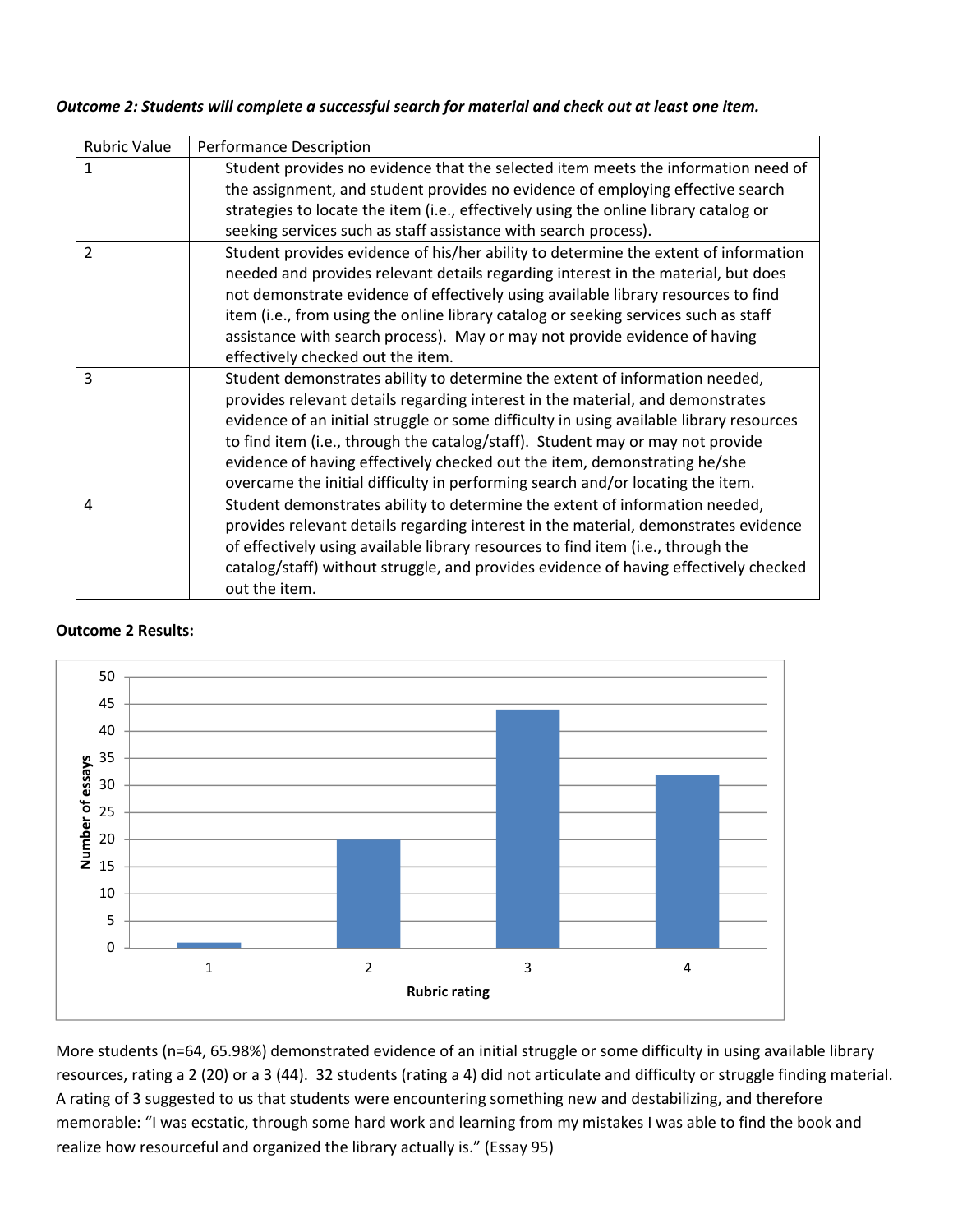Students rating a 2 (n=20) did not demonstrate evidence of effectively using available library resources to find their items. In many cases, this group of students did not ask for assistance, note signage or use the library catalog (as directed by the assignment), and provided little evidence that they were aware of how a library might be organized, or that a system might exist to help them.

44 essays indicated the experience easier than expected, and 21 noted it was more difficult than anticipated. Some students sought assistance immediately, while others sought assistance only after an initial setback. For some students it was their first experience finding a book in a library without the assistance of a librarian or parent.

We concluded that 76 students (with rubric values of 3 or 4) were able to demonstrate via their responses to reflection questions in their essays that they can be "*flexible and persistent in developing successful strategies for using a range of resources to gather data and information and document what they have found."*

## Outcome 3: Students will identify and articulate novel features of the academic library relative to their prior *experience with libraries (e.g., library's physical layout and services).*

| <b>Rubric Value</b> | <b>Performance Description</b>                                                                                                                                                                                                                       |
|---------------------|------------------------------------------------------------------------------------------------------------------------------------------------------------------------------------------------------------------------------------------------------|
|                     | Student demonstrates no evidence of identifying anything unique or new regarding<br>academic libraries and demonstrates no evidence of any connection to prior library<br>experience.                                                                |
|                     | Student demonstrates evidence of a connection to prior library experience but does<br>not articulate or identify anything new or unique regarding academic libraries.                                                                                |
| ς                   | Student is able to articulate or identify something new or unique regarding<br>academic libraries but does not compare it to prior experience (names at least one<br>element that is novel and notable, but not in the context of prior experience). |
| 4                   | Student is able to identify something new or different and articulate how the<br>DePaul University Libraries compare to prior library experience (names at least one<br>element that is novel and one that is familiar).                             |



## **Outcome 3 results:**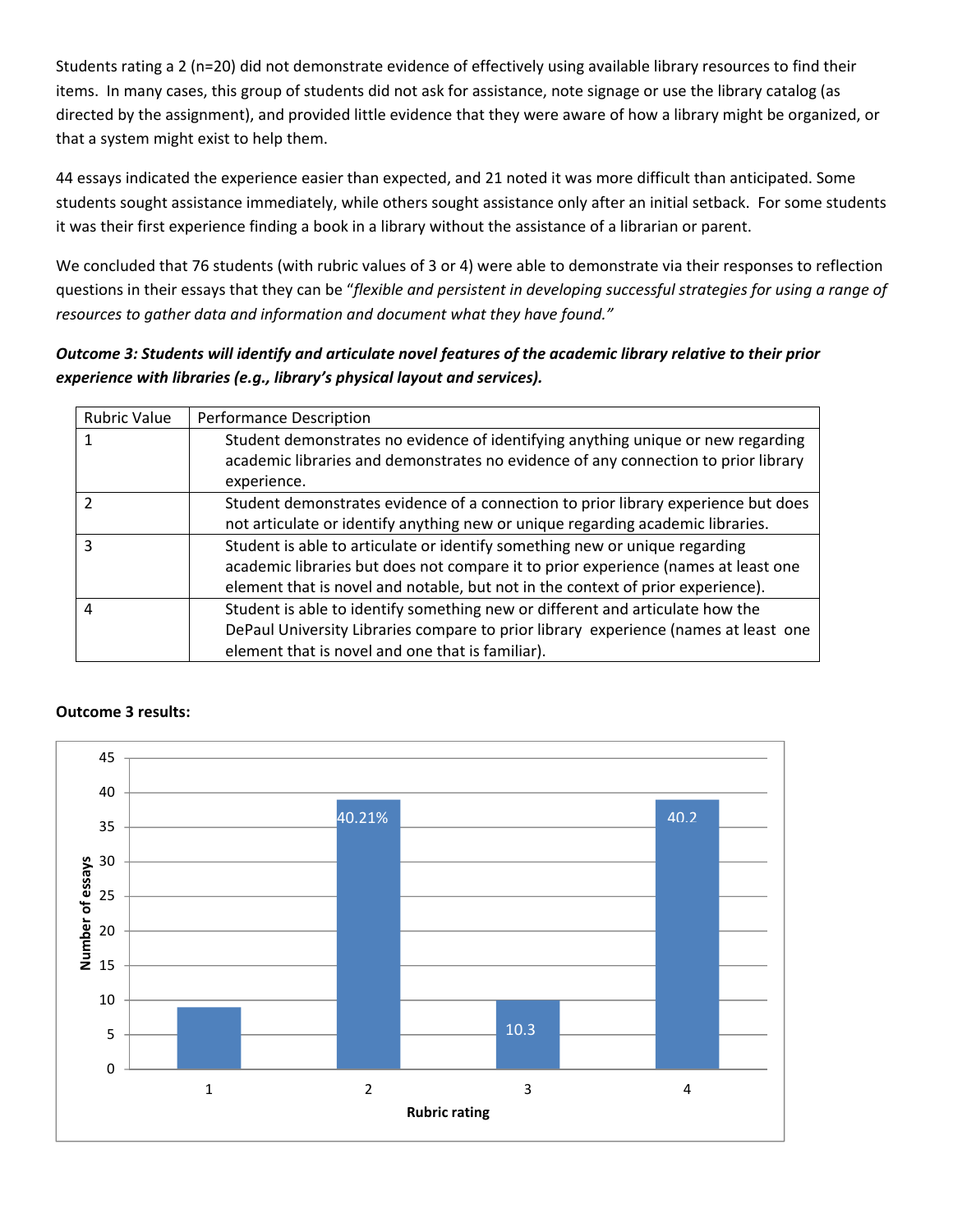Most students were not able to articulate in what ways academic libraries were different than libraries they had previously encountered, but many of them expressed other ways in which our library was different than libraries they used before. In other words, even though most students didn't articulate what made an academic library different than a public library, they did articulate what was different or new to them about their experience in our library.

78 (80.41%) students indicated that they had prior experience with a library, typically mentioning a school or public library. At least 23 students noted the size of our library relative to other libraries they have experienced. For some students it was their first time finding materials without the mediation of a parent or librarian.

#### Outcome Four: Students will articulate at least one way the library can support their success as university learners.

| <b>Rubric Value</b> | <b>Performance Description</b>                                                                   |
|---------------------|--------------------------------------------------------------------------------------------------|
|                     | Student does not articulate any way the library can support his/her success as a university      |
|                     | learner.                                                                                         |
|                     | Student articulates a service the library provides but provides no evidence of connection to     |
|                     | his/her role as a university learner.                                                            |
| ς                   | Student articulates a service the library provides, but only in the context of this assignment,  |
|                     | demonstrating no evidence of long-term or transferable value to his/her role as a university     |
|                     | learner.                                                                                         |
| 4                   | Student articulates at least one way the library can support his/her success as a university     |
|                     | learner and provides evidence of long-term or transferable value to his/her role as a university |
|                     | learner.                                                                                         |





Students were not told that anyone from the library would be reading their essays prior to their agreement to participate in this research.

81 students were able to articulate how the library might contribute to their larger academic success beyond this assignment (rubric value 4). There were a small number of outliers who misread question, and instead offered suggestions for what the library can do to better.